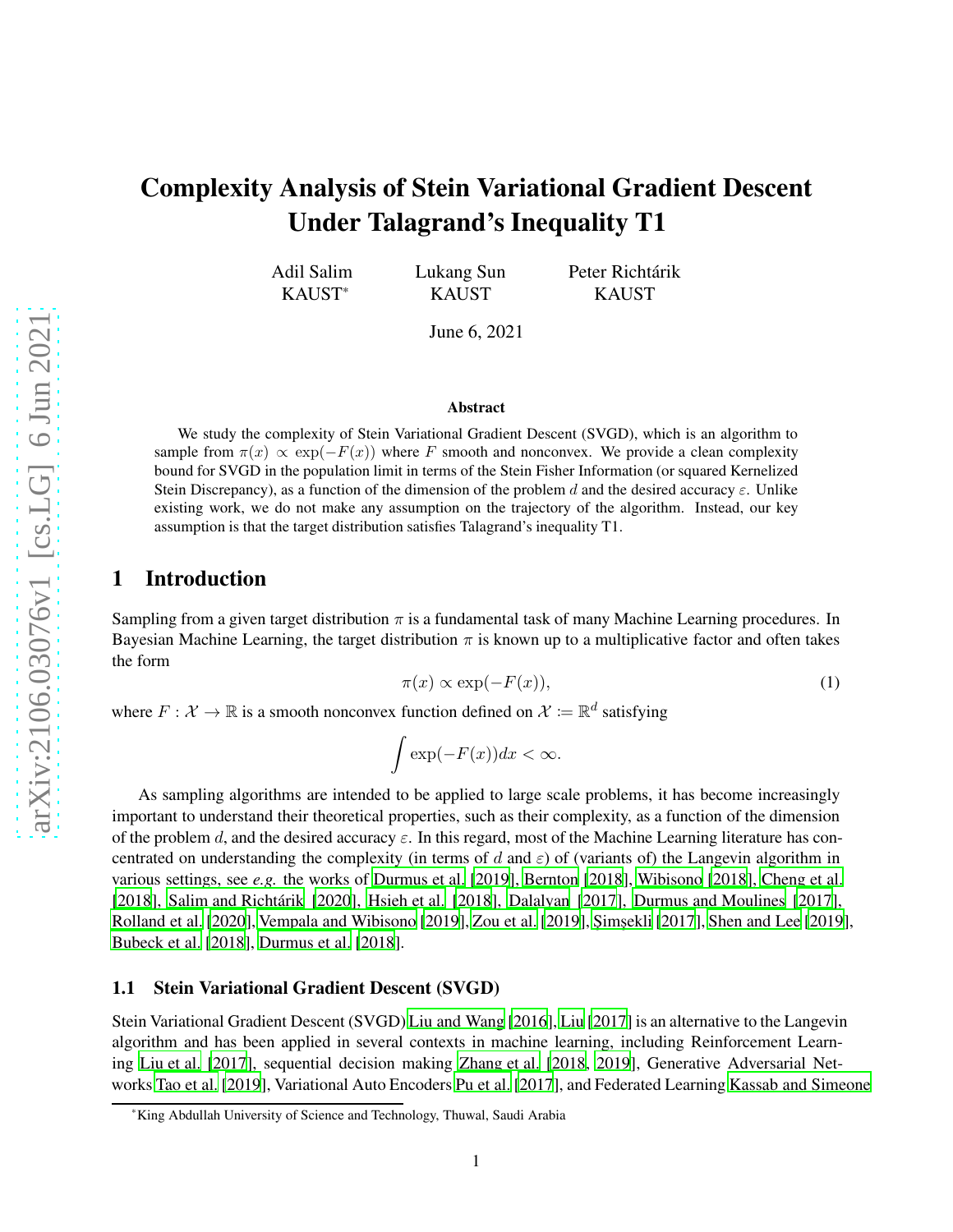[\[2020](#page-11-9)]. However, the theoretical understanding of SVGD is limited compared to that of Langevin algorithm [Lu et al. \[2019](#page-11-10)], [Duncan et al. \[2019](#page-11-11)], [Liu \[2017](#page-11-6)], [Chewi et al. \[2020](#page-10-3)], [Nüsken and Renger \[2021](#page-11-12)]. In particular, the first complexity result of SVGD, due to [Korba](#page-11-13) et al. [\[2020](#page-11-13), Corollary 6], appeared only recently, and relies on an assumption on the trajectory of the algorithm, which cannot be checked prior to running the algorithm. Basically, this assumption is that the first moment of the iterates remain uniformly bounded by a constant C at every iteration. Moreover, their complexity bound [\[Korba et al.](#page-11-13), [2020](#page-11-13), Corollary 6] does not make the dependence on the dimension  $d$  of the problem explicit, precisely because this bound depends on C.

## 1.2 Related works

Most of the existing results on SVGD deal with the *continuous time* approximation of SVGD (in the population limit) [\[Lu et al.](#page-11-10), [2019,](#page-11-10) [Duncan et al.](#page-11-11), [2019](#page-11-11), [Liu](#page-11-6), [2017](#page-11-6), [Nüsken and Renger](#page-11-12), [2021](#page-11-12)], or with an approximation of that continuous time dynamics [Chewi et al. \[2020\]](#page-10-3). In particular, [Duncan et al.](#page-11-11) [\[2019](#page-11-11)] propose a Stein logarithmic Sobolev inequality that implies the linear convergence of the continuous time dynamics. However, it is not yet understood when this inequality holds. Besides, [Chewi et al.](#page-10-3) [\[2020](#page-10-3)] showed that the Wasserstein gradient flow of the chi-squared divergence can be seen as an approximation of the continuous dynamics behind SVGD, and showed linear convergence of the Wasserstein gradient flow of the chi-squared under Poincaré inequality. Other results, such as those of [Lu et al.](#page-11-10) [\[2019](#page-11-10)], [Liu \[2017\]](#page-11-6), [Nüsken and Renger](#page-11-12) [\[2021](#page-11-12)], include asymptotic convergence properties of the continuous time SVGD, but do not include convergence rates.

To our knowledge, the only existing complexity result (*i.e.*, convergence rate) for SVGD in *discrete time* is due to [Korba et al.](#page-11-13) [\[2020](#page-11-13)]. They showed that, in the population limit,  $\mathcal{O}(\frac{L}{\varepsilon})$  $\frac{L}{\varepsilon}$ ) iterations of SVGD algorithm are sufficient to achieve  $\varepsilon$  accuracy in terms of the Stein Fisher Information. However, this complexity result does not express the dependence in the dimension d. More importantly, this complexity result is established under the assumption that  $\sup_n I_{Stein}(\mu_n|\pi) < \infty$ , and the quantity  $C = \sup_n I_{Stein}(\mu_n|\pi)$  appears in the hidden constants. In particular, the dependence of  $C$  in  $d$  and other parameters is not known.

Finally, the ML literature on the complexity of sampling from a non logconcave target distribution has many focused on the Langevin algorithm. In particular, [Vempala and Wibisono \[2019\]](#page-12-3) showed that  $\tilde{\mathcal{O}}(\frac{L^2d}{\lambda^2 \varepsilon})$  $\frac{L^2 d}{\lambda^2 \varepsilon}$ iterations of Langevin algorithm are sufficient to achieve  $\varepsilon$  accuracy in terms of the KL-divergence, if the target distribution satisfies LSI, which is stronger than T1; see Table [1.](#page-2-0)

## 1.3 Contributions

Our paper intends to provide a clean analysis of SVGD, without any assumptions on the trajectory, and with complexity bounds depending on  $\varepsilon$  and d. Instead, our key assumption is that the target distribution  $\pi$  satisfies T1, the mildest of the Talagrand's inequalities, which is satisfied under mild assumptions on the tail of the distribution; see [Villani \[2008](#page-12-10), Theorem 22.10]. Moreover, T1 is implied, for example, by the Logarithmic Sobolev Inequality (LSI) [\[Villani](#page-12-10), [2008](#page-12-10), Theorem 22.17].

Assuming that the T1 inequality holds, we provide

- a convergence rate for SVGD in the so-called population limit, without assumption on the trajectory of the algorithm,
- a complexity bound for SVGD in terms of the dimension d and the desired accuracy  $\varepsilon$ ,
- a generic weak convergence result for SVGD.

All these results hold without assuming  $F$  to be convex. Our main complexity result is summarized in Table [1.](#page-2-0)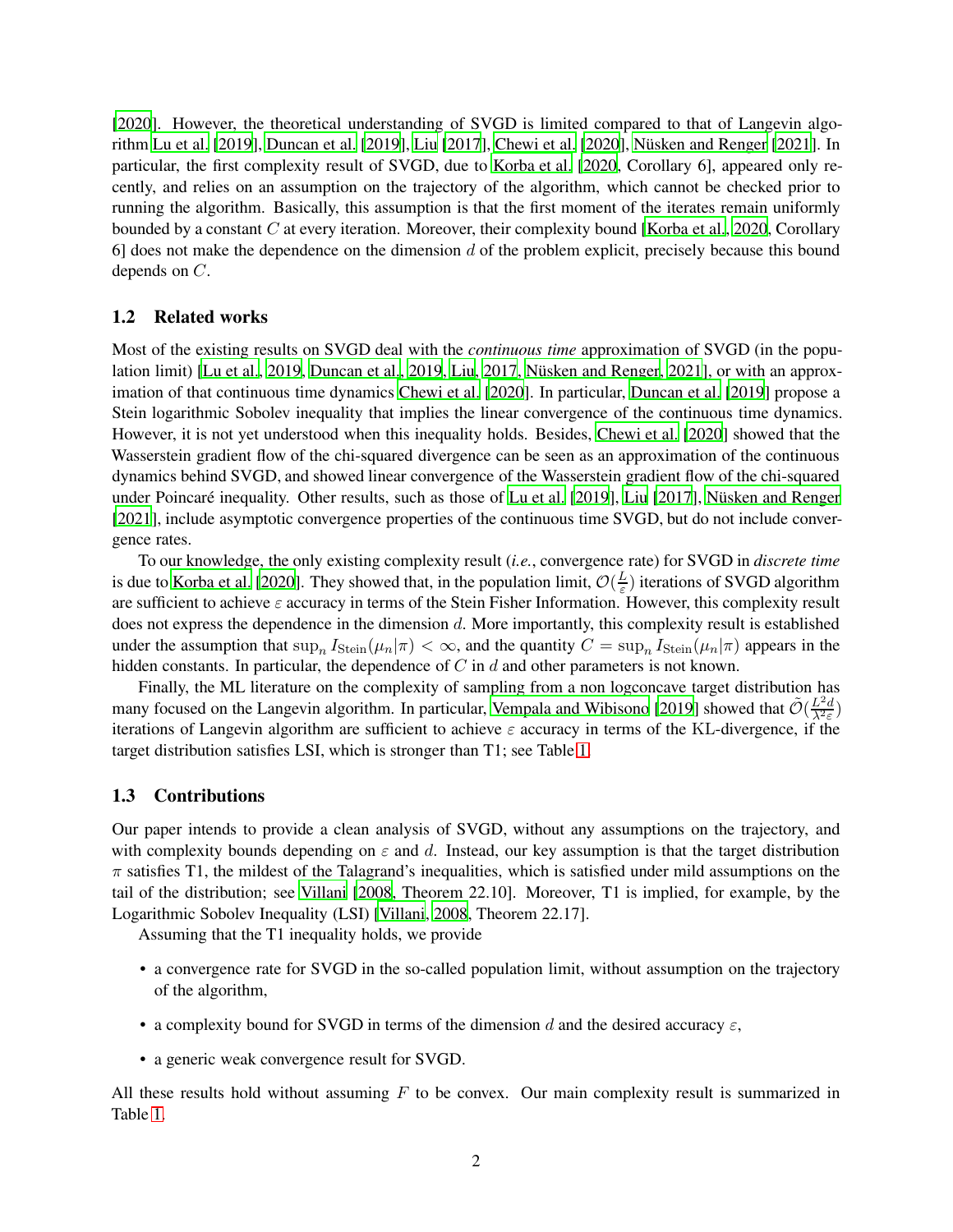<span id="page-2-0"></span>Table 1: Comparison of known complexity results for Langevin and our complexity results for SVGD. Recall that the Logarithmic Sobolev Inequality (LSI) implies T1 with the same constant  $\lambda$ ; see [Villani](#page-12-10) [\[2008](#page-12-10), Theorem 22.17].

| Algorithm   | Langevin                               | <b>SVGD</b>                 |
|-------------|----------------------------------------|-----------------------------|
| Reference   | Vempala and Wibisono [2019, Theorem 1] | This paper                  |
|             |                                        | Theorem 1                   |
|             |                                        | Corollary 3                 |
| Assumptions | LSI with constant $\lambda$            | T1 with constant $\lambda$  |
|             | $F$ is L-smooth                        | $F$ is L-smooth             |
| Criterion   | $KL(\mu \pi)$                          | $I_{\text{Stein}}(\mu \pi)$ |
| Complexity  |                                        |                             |

## 1.4 Paper structure

The remainder of the paper is organized as follows. In Section [2](#page-2-1) we introduce the necessary mathematical and notational background on optimal transport, reproducing kernel Hilbert spaces and SVGD in order to be able to describe and explain our results. Section [3](#page-5-0) is devoted to the development of our theory. Since this is a theoretical work, we include all key proofs in the paper. Finally, in Section [4](#page-9-0) we formulate three corollaries of our key result, capturing weak convergence and complexity estimates for SVGD. We include the proofs of the first two corollaries here, and only leave the proof of Corollary [3](#page-10-4) to the appendix.

## <span id="page-2-1"></span>2 Background and Notation

For any Hilbert space H, we denote by  $\langle \cdot, \cdot \rangle_H$  the inner product of H and by  $\| \cdot \|_H$  its norm. Moreover,  $\|\cdot\|_{\text{op}}$  denotes the operator norm on the set of matrices.

## 2.1 Optimal transport

Consider  $p \geq 1$ . We denote by  $\mathcal{P}_p(\mathcal{X})$  the set of Borel probability measures  $\mu$  over X with finite  $p^{\text{th}}$ moment:  $\int ||x||^p d\mu(x) < \infty$ . We denote by  $L^p(\mu)$  the set of measurable functions  $f : \mathcal{X} \to \mathcal{X}$  such that  $\int ||f||^p d\mu < \infty$ . Note that the identity map I of X satisfies  $I \in L^p(\mu)$  if  $\mu \in \mathcal{P}_p(\mathcal{X})$ . Moreover, denoting the image (or pushforward) measure of  $\mu$  by a map T as  $T \# \mu$ , we have that if  $\mu \in \mathcal{P}_p(\mathcal{X})$  and  $T \in L^p(\mu)$ then  $T \# \mu \in \mathcal{P}_p(\mathcal{X})$  using the transfer lemma.

For every  $\mu, \nu \in \mathcal{P}_p(\mathcal{X})$ , the p-Wasserstein distance between  $\mu$  and  $\nu$  is defined by

$$
W_p^p(\mu, \nu) = \inf_{s \in \mathcal{S}(\mu, \nu)} \int \|x - y\|^p ds(x, y), \tag{2}
$$

where  $S(\mu, \nu)$  is the set of couplings between  $\mu$  and  $\nu$ , *i.e.*, the set of nonnegative measures over  $\mathcal{X}^2$  such that  $P \# s = \mu$  (resp.  $Q \# s = \nu$ ) where  $P : (x, y) \mapsto x$  (resp.  $Q : (x, y) \mapsto y$ ) denotes the projection onto the first (resp. the second) component. The p-Wasserstein distance is a metric over  $\mathcal{P}_p(\mathcal{X})$ . The metric space  $(\mathcal{P}_2(\mathcal{X}), W_2)$  is called the Wasserstein space.

<span id="page-2-2"></span>In this paper, we consider a target probability distribution  $\pi$  proportional to exp( $-F$ ), where F satisfies the following.

**Assumption 1.** *The Hessian*  $H_F$  *is well-defined and*  $\exists L \geq 0$  *such that*  $||H_F||_{op} \leq L$ .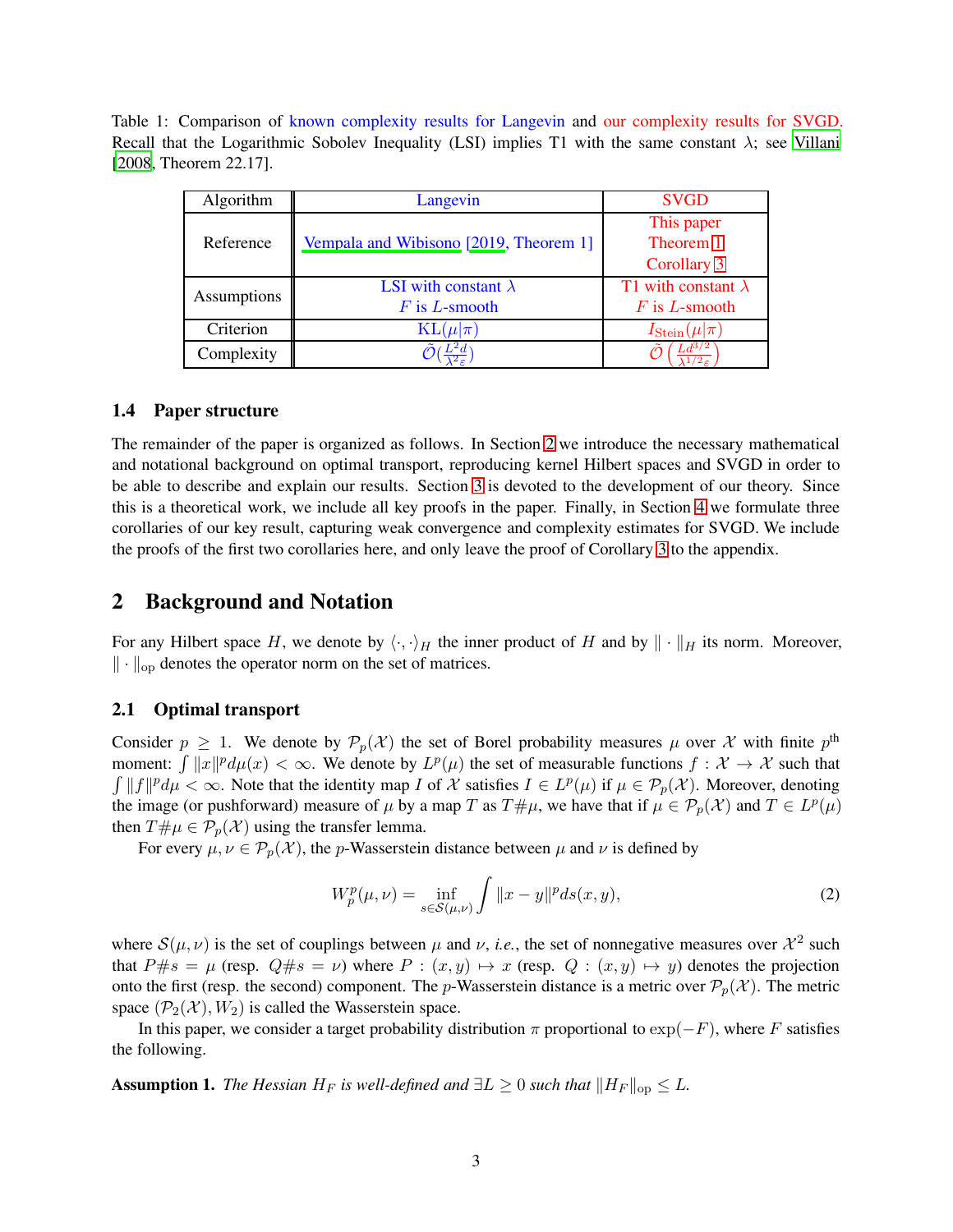<span id="page-3-2"></span>To specify the dependence in the dimension  $d$  of our complexity bounds, we need the following proposition.

**Proposition [1](#page-2-2).** *Under Assumptions* 1, there exists  $x_* \in \mathcal{X}$  for which  $\nabla F(x_*) = 0$ , i.e., F admits a *stationary point.*

The task of sampling from  $\pi$  can be formalized as an optimization problem. Indeed, define the Kullback-Leibler (KL) divergence as

$$
KL(\mu|\pi) = \int \log\left(\frac{d\mu}{d\pi}(x)\right) d\mu(x),\tag{3}
$$

if  $\mu$  admits the density  $\frac{d\mu}{d\pi}$  with respect to  $\pi$ , and  $KL(\mu|\pi) = +\infty$  else. Then,  $KL(\mu|\pi) \ge 0$  and  $KL(\mu|\pi) =$ 0 if and only if  $\mu = \pi$ . Therefore, assuming  $\pi \in \mathcal{P}_2(\mathcal{X})$ , the optimization problem

<span id="page-3-0"></span>
$$
\min_{\mu \in \mathcal{P}_2(\mathcal{X})} \mathcal{F}(\mu) := \text{KL}(\mu|\pi),\tag{4}
$$

admits a unique solution, the distribution  $\pi$ . We will see in Section [3](#page-5-0) that SVGD can be seen as an optimization algorithm to solve [\(4\)](#page-3-0).

Indeed, the Wasserstein space can be endowed with a differential structure. In particular, when it is well defined, the Wasserstein gradient of the functional F denoted by  $\nabla_W \mathcal{F}(\mu)$  is an element of  $L^2(\mu)$  and satisfies  $\nabla_W \mathcal{F}(\mu) = \nabla \log \left( \frac{d\mu}{d\pi} \right)$ .

The analysis of sampling algorithm in the case where  $F$  is nonconvex often goes through functional inequalities.

Definition 1 (Logarithmic Sobolev Inequality (LSI)). *The distribution* π *satisfies the Logarithmic Sobolev Inequality if there exists*  $\lambda > 0$  *such that for all*  $\mu \in \mathcal{P}_2(\mathcal{X})$ *,* 

$$
\mathcal{F}(\mu) \leq \frac{2}{\lambda} \|\nabla_W \mathcal{F}(\mu)\|_{L^2(\mu)}^2.
$$

LSI is the key assumption in the analysis of Langevin algorithm in the case wheen  $F$  is not convex [Vempala and Wibisono](#page-12-3) [\[2019](#page-12-3)].

**Definition 2** (Talagrand's Inequality Tp). Let  $p \geq 1$ . The distribution  $\pi$  satisfies the Talagrand's Inequality *Tp if there exists*  $\lambda > 0$  *such that for all*  $\mu \in \mathcal{P}_p(\mathcal{X})$ *, we have*  $W_p(\mu, \pi) \leq \sqrt{\frac{2\mathcal{F}(\mu)}{\lambda}}$ *.* 

We now claim that T1 is milder than LSI. Indeed, using  $W_1(\mu, \pi) \leq W_2(\mu, \pi)$ , T2 implies T1 with the same constant  $\lambda$ . Moreover, using [\[Villani, 2008](#page-12-10), Theorem 22.17], LSI implies T2 with the same constant  $\lambda$ . In conclusion, LSI  $\Rightarrow$  T2  $\Rightarrow$  T1, with the same constant  $\lambda$ .

<span id="page-3-1"></span>Our key assumption on  $\pi$  is that it satisfies the Talagrand's inequality T1 [\[Villani](#page-12-11), [2003](#page-12-11), Definition 22.1].

#### Assumption 2. *The target distribution* π *satisfies T1.*

The target distribution  $\pi$  satisfies T1 if and only if there exist  $a \in \mathcal{X}$  and  $\beta > 0$  such that  $\int \exp(\beta ||x - y|)$  $a||^2$  $a||^2$ ) $d\pi(x) < \infty$ , see [\[Villani, 2008,](#page-12-10) Theorem 22.10]. Therefore, Assumption 2 is essentially an assumption on the tails of  $\pi$ . In particular,  $\pi \in \mathcal{P}_2(\mathcal{X})$ .

Somehow, T1 allows F to be "more nonconvex" than LSI. Moreover, if F is  $\lambda$ -strongly convex, then LSI and T2 hold with constant  $\lambda$ .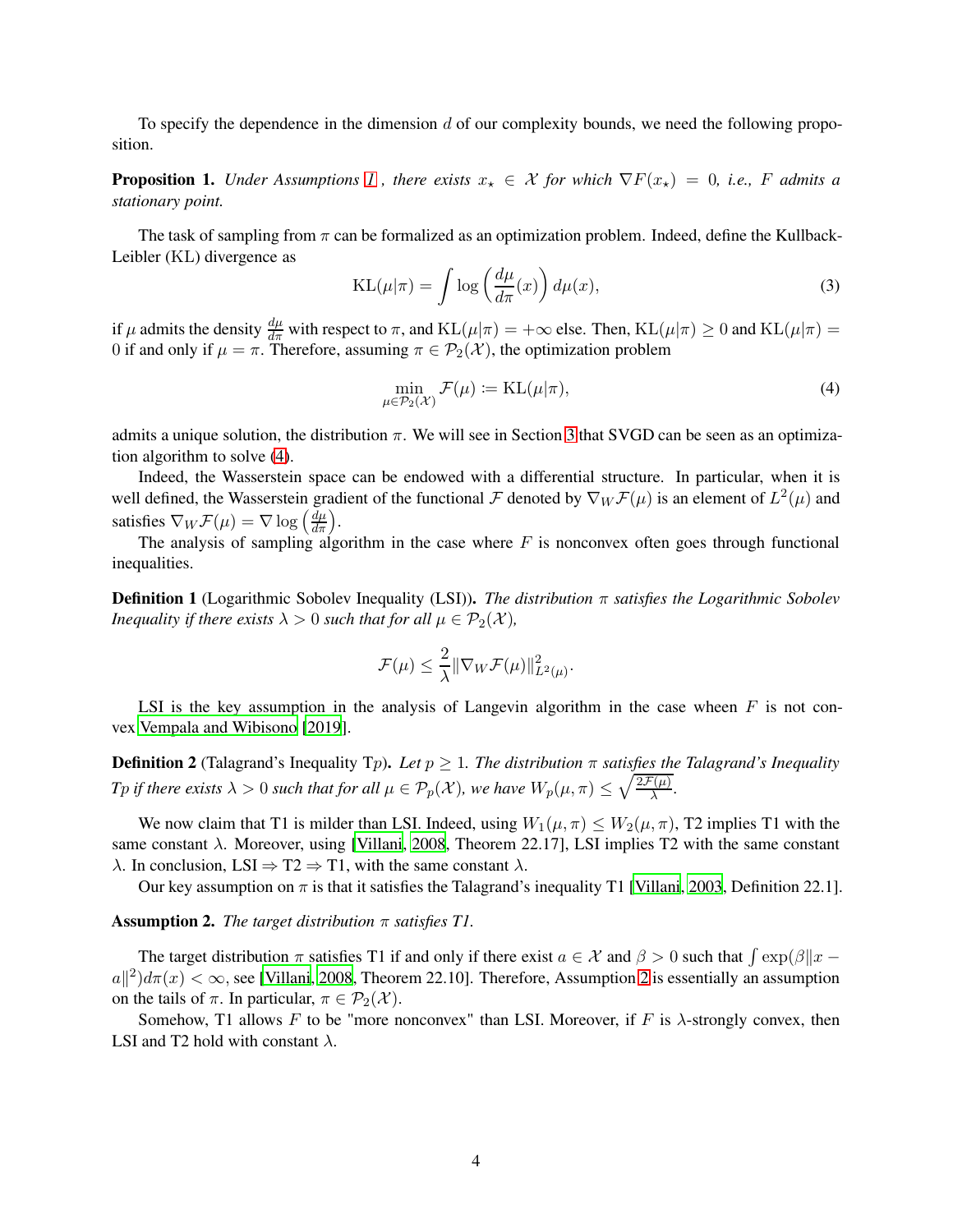### 2.2 Reproducing Kernel Hilbert Space

We consider a kernel k associated to a Reproducing Kernel Hilbert Space (RKHS) denoted by  $\mathcal{H}_0$ . We denote the so-called feature map  $x \mapsto k(x, \cdot)$  by  $\Phi(x) := k(\cdot, x) \in \mathcal{H}_0$ , for every  $x \in \mathcal{X}$ . The Hilbert space  $\mathcal{H}_0^d$  is denoted by  $\mathcal{H} := \mathcal{H}_0^d$ . We make the following assumption on the kernel k.

<span id="page-4-0"></span>Assumption 3. *There exists* B > 0 *such that the inequalities*

$$
\|\Phi(x)\|_{\mathcal{H}_0}\leq B\qquad\text{and}\qquad \|\nabla \Phi(x)\|_{\mathcal{H}}=\left(\sum_{i=1}^d\|\partial_i\Phi(x)\|_{\mathcal{H}_0}^2\right)^{\frac{1}{2}}\leq B
$$

*hold for all*  $x \in \mathcal{X}$ *.* 

Under Assumption [3,](#page-4-0)  $\mathcal{H} \subset L^2(\mu)$  for every probability distribution on X, and the inclusion map  $\iota_{\mu}$ :  $\mathcal{H} \to L^2(\mu)$  is continuous. We denote by  $P_\mu : L^2(\mu) \to \mathcal{H}$  its adjoint defined by the relation: for every  $f \in L^2(\mu)$ ,  $g \in \mathcal{H}$ ,

$$
\langle f, \iota_{\mu} g \rangle_{L^2(\mu)} = \langle P_{\mu} f, g \rangle_{\mathcal{H}}.
$$
\n(5)

Then,  $P_{\mu}$  can be expressed as a convolution with k [\[Carmeli et al.](#page-10-5), [2010,](#page-10-5) Proposition 3]:

$$
P_{\mu}f(x) = \int k(x, y)f(y)d\mu(y), \quad \text{or} \quad P_{\mu}f = \int \Phi(y)f(y)d\mu(y) \tag{6}
$$

where the integral converges in norm.

#### 2.3 Stein Variational Gradient Descent

Stein Variational Gradient Descent (SVGD) is an algorithm to sample from  $\pi \propto \exp(-F)$ . SVGD proceeds by maintaining a set of particles over  $\mathbb{R}^d$ , whose empirical distribution  $\mu_n$  at time n aims to approximate  $\pi$  as  $n \to \infty$ , see [Liu and Wang \[2016](#page-11-5)]. In this paper, we analyze SVGD in the so-called population limit, where the number of particles is infinite. In this limit, the distribution  $\mu_n$  follows the dynamics

<span id="page-4-1"></span>
$$
\mu_{n+1} = (I - \gamma h_{\mu_n}) \# \mu_n,\tag{7}
$$

where

or

$$
h_{\mu}(x) := \int k(x, y) \nabla F(y) - \nabla_{y} k(x, y) d\mu(y)
$$

$$
h_{\mu} := \int \nabla F(y) \Phi(y) - \nabla \Phi(y) d\mu(y).
$$

Our point of view on SVGD. We now provide the intuition behind our results on SVGD.

*In the population limit, SVGD can be seen as a Riemannian gradient descent, thanks to the following two reasons.*

First, in a Riemannian interpretation of the Wasserstein space [Villani \[2008\]](#page-12-10), for every  $\mu \in \mathcal{P}_2(\mathcal{X})$ , the map  $\exp_{\mu} : \phi \mapsto (I + \phi) \# \mu$  can be seen as the exponential map at  $\mu$ . SVGD [\(7\)](#page-4-1) can be rewritten as

$$
\mu_{n+1} = \exp_{\mu_n}(-\gamma h_{\mu_n}).
$$

Second,  $-h_{\mu}$  can be seen as the negative gradient of F at  $\mu$  under a certain metric. Indeed, using integration by parts,  $h_{\mu} = P_{\mu} \nabla_W \mathcal{F}(\mu)$ , see *e.g.* [Korba et al. \[2020](#page-11-13)], [Duncan et al.](#page-11-11) [\[2019](#page-11-11)]. Therefore, for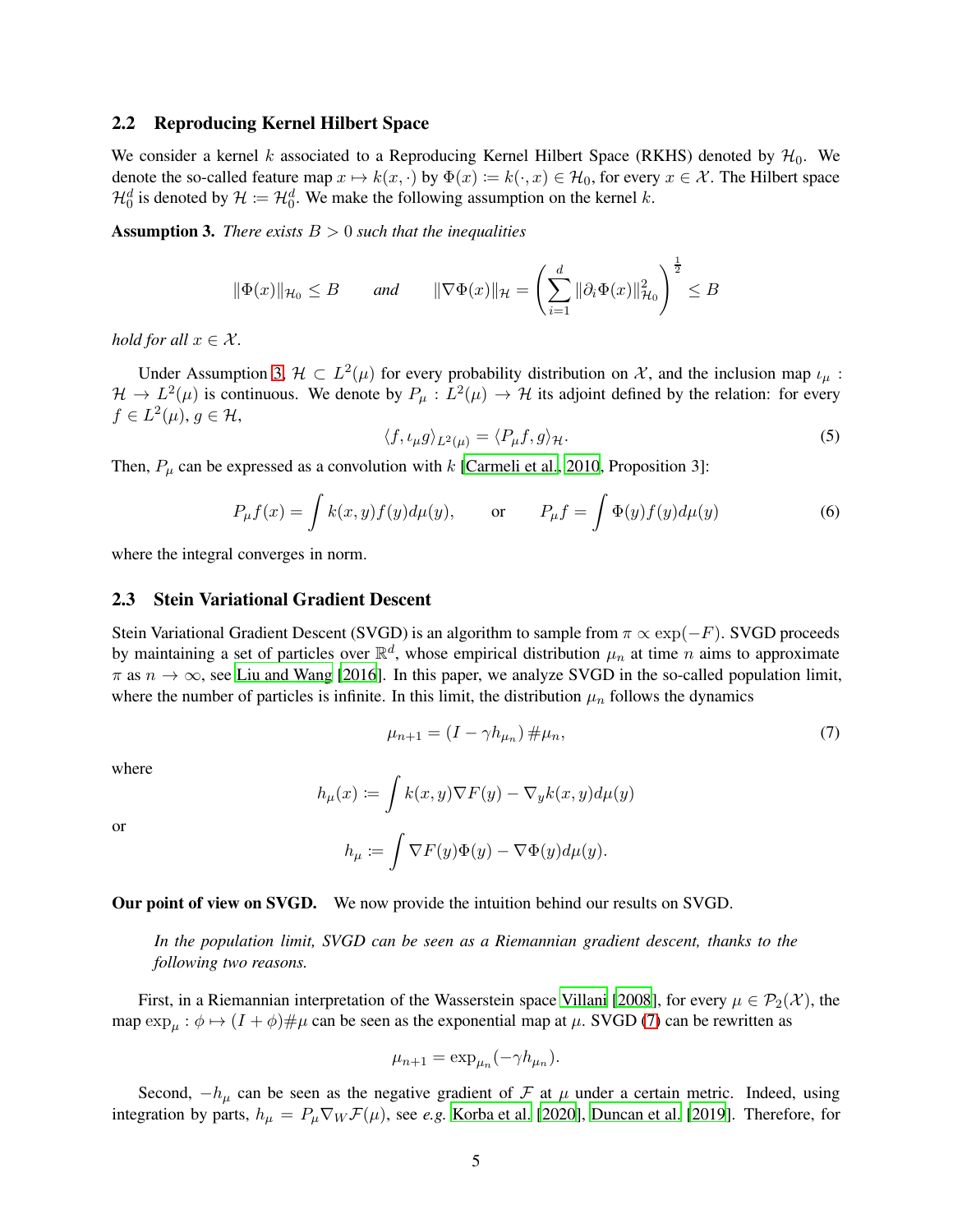every  $g \in H$ ,  $\langle h_\mu, g \rangle_\mathcal{H} = \langle \nabla_W \mathcal{F}(\mu), g \rangle_{L^2(\mu)}$ , hence  $h_\mu$  can be seen as a Wasserstein gradient of  $\mathcal F$  under the inner product of  $H$ .

The Kernelized Stein Discrepancy (KSD) is a natural discrepancy between probability distributions that is used in the context of SVGD (to measure the convergence of the algorithm), see [Liu and Wang \[2016\]](#page-11-5), [Liu](#page-11-6) [\[2017](#page-11-6)]. The KSD is defined as the square root of the Stein Fisher Information [Duncan et al.](#page-11-11) [\[2019](#page-11-11)]  $I_{Stein}:$ 

$$
I_{\text{Stein}}(\mu|\pi) \coloneqq \|h_{\mu}\|_{\mathcal{H}}^2. \tag{8}
$$

In this paper, we study the complexity of SVGD in terms of the Stein Fisher Information. Indeed,  $I_{Stein}(\mu|\pi)$  = 0 implies  $\mu = \pi$  if H is rich enough [Liu et al.](#page-11-14) [\[2016](#page-11-14)], [Chwialkowski et al. \[2016\]](#page-11-15), [Oates et al.](#page-11-16) [\[2019](#page-11-16)], and, under further conditions on  $\nabla F$  and k, we even have that  $I_{Stein}(\mu_n|\pi) \to 0$  is equivalent to  $\mu_n \to \pi$ weakly [\[Gorham and Mackey](#page-11-17), [2017](#page-11-17), Theorem 8], see Section [4.](#page-9-0)

## <span id="page-5-0"></span>3 Analysis of SVGD

In this section, we analyze SVGD in the infinite number of particles regime. Recall that in this regime, SVGD is given by

$$
\mu_{n+1} = (I - \gamma h_{\mu_n}) \# \mu_n,
$$

where

$$
h_{\mu} := \int \nabla F(x)\Phi(x) - \nabla \Phi(x)d\mu(x).
$$

### 3.1 Notation

The Jacobian of a function  $\phi : \mathcal{X} \to \mathcal{X}$  is denoted by  $J\phi$ . For every  $x \in \mathcal{X}$ ,  $J\phi(x)$  can be seen as a  $d \times d$ matrix. For any  $d \times d$  matrix A,  $||A||_{HS}$  denotes the Hilbert Schmidt norm of A and by  $||A||_{op}$  the operator norm of A viewed as a linear operator  $A : \mathcal{X} \to \mathcal{X}$  (where X is endowed with the standard Euclidean inner product). Finally,  $\delta_x$  is the Dirac measure at  $x \in \mathcal{X}$ .

#### 3.2 A fundamental inequality

We start by stating a fundamental inequality satisfied by  $\mathcal F$  for any update of the form

$$
\mu_{n+1} = (I - \gamma g) \# \mu_n,\tag{9}
$$

<span id="page-5-2"></span>where  $q \in \mathcal{H}$ .

<span id="page-5-1"></span>**Proposition 2.** Let Assumptions [1](#page-2-2) and [3](#page-4-0) hold true. Let  $\alpha > 1$  and choose  $\gamma > 0$  such that  $\gamma ||g||_{\mathcal{H}} \leq \frac{\alpha - 1}{\alpha B}$ . *Then,*

$$
\mathcal{F}(\mu_{n+1}) \le \mathcal{F}(\mu_n) - \gamma \langle h_{\mu_n}, g \rangle_{\mathcal{H}} + \frac{\gamma^2 K}{2} \|g\|_{\mathcal{H}}^2,
$$
\n(10)

*where*  $K = (\alpha^2 + L)B$ *.* 

Inequality [\(10\)](#page-5-1) is a property of *the functional* F, and not a property of the SVGD algorithm. Inequal-ity [\(10\)](#page-5-1) plays the role of a *Taylor inequality*, where  $h_{\mu_n}$  is the Wasserstein gradient of  $\mathcal F$  at  $\mu_n$  under the metric induced by H. Proposition [2](#page-5-2) generalizes [\[Korba et al., 2020,](#page-11-13) Proposition 5]. Indeed, [\[Korba et al.,](#page-11-13) [2020,](#page-11-13) Proposition 5] can be obtained from our Proposition [2](#page-5-2) by taking  $g = h_{\mu_n}$ , by assuming the uniform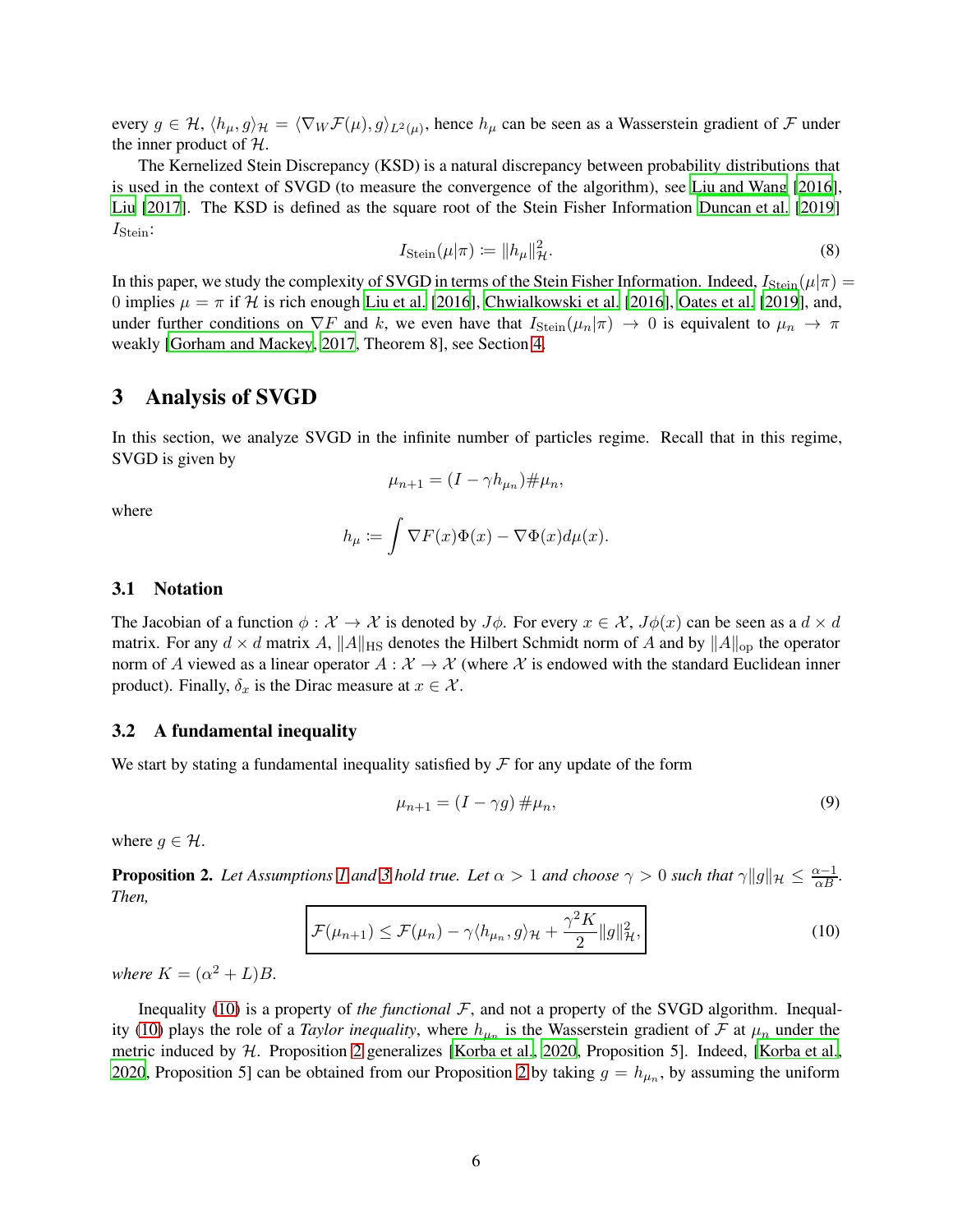upper bound  $||h_{\mu_n}||^2_{\mathcal{H}} \leq C$  (see [\[Korba et al., 2020](#page-11-13), Assumption A3]) and by restricting the step size to  $\gamma C^{\frac{1}{2}} \leq \frac{\alpha - 1}{\alpha B}$  $\gamma C^{\frac{1}{2}} \leq \frac{\alpha - 1}{\alpha B}$  $\gamma C^{\frac{1}{2}} \leq \frac{\alpha - 1}{\alpha B}$ <sup>1</sup>.

Yet, the proof of our Proposition [2](#page-5-2) is similar to the proof of [\[Korba et al.](#page-11-13), [2020](#page-11-13), Proposition 5], by replacing their  $h_{\mu_n}$  by our g and their uniform upper bound C by our  $||g||^2_{\mathcal{H}}$ . Therefore, we only sketch the main arguments, and further details can be found in [\[Korba et](#page-11-13) al., [2020](#page-11-13), Section 11.2].

<span id="page-6-5"></span>*Proof.* Let  $\phi_t = I - tg$  for  $t \in [0, \gamma]$  and  $\rho_t = (\phi_t) \# \mu_n$ . Note that  $\rho_0 = \mu_n$  and  $\rho_\gamma = \mu_{n+1}$ . First, for every  $x \in \mathcal{X}$ ,

$$
||g(x)||^2 = \sum_{i=1}^d \langle k(x, \cdot), g_i \rangle_{\mathcal{H}_0}^2 \le ||k(x, \cdot)||_{\mathcal{H}_0}^2 ||g||_{\mathcal{H}}^2 \le B^2 ||g||_{\mathcal{H}}^2,
$$
\n(11)

and

<span id="page-6-6"></span>
$$
||Jg(x)||_{\text{HS}}^2 = \sum_{i,j=1}^d \left| \frac{\partial g_i(x)}{\partial x_j} \right|^2
$$
  
= 
$$
\sum_{i,j=1}^d \langle \partial_{x_j} k(x,.) , g_i \rangle_{\mathcal{H}_0}^2
$$
  

$$
\leq \sum_{i,j=1}^d ||\partial_{x_j} k(x,.)||_{\mathcal{H}_0}^2 ||g_i||_{\mathcal{H}_0}^2
$$
  
= 
$$
||\nabla k(x,.)||_{\mathcal{H}}^2 ||g||_{\mathcal{H}}^2
$$
  

$$
\leq B^2 ||g||_{\mathcal{H}}^2.
$$
 (12)

<span id="page-6-1"></span>Hence,

$$
||tJg(x)||_{\text{op}} \le ||tJg(x)||_{\text{HS}} \le \gamma B||g||_{\mathcal{H}} \le \frac{\alpha - 1}{\alpha} < 1,\tag{13}
$$

using our assumption on the step size  $\gamma$ . Inequality [\(13\)](#page-6-1) proves that  $\phi_t$  is a diffeomorphism for every  $t \in [0, \gamma]$ . Moreover,

<span id="page-6-7"></span>
$$
||(J\phi_t(x))^{-1}||_{\text{op}} \le \sum_{k=0}^{\infty} ||tJg(x)||_{\text{op}}^k \le \sum_{k=0}^{\infty} \left(\frac{\alpha-1}{\alpha}\right)^k = \alpha.
$$
 (14)

Using [\[Villani](#page-12-11), [2003](#page-12-11), Theorem 5.34], the velocity field ruling the time evolution of  $\rho_t$  is  $w_t \in L^2(\rho_t)$  defined by  $w_t(x) = -g(\phi_t^{-1}(x))$ . Denote  $\varphi(t) = \mathcal{F}(\rho_t)$ . Using a Taylor expansion,

$$
\varphi(\gamma) = \varphi(0) + \gamma \varphi'(0) + \int_0^{\gamma} (\gamma - t) \varphi''(t) dt.
$$
\n(15)

We now identify each term. First,  $\varphi(0) = \mathcal{F}(\mu_n)$  and  $\varphi(\gamma) = \mathcal{F}(\mu_{n+1})$ . Then,

<span id="page-6-8"></span><span id="page-6-4"></span><span id="page-6-3"></span>
$$
\varphi'(0) = -\langle h_{\mu_n}, g \rangle_{\mathcal{H}},\tag{16}
$$

and  $\varphi''(t) = \psi_1(t) + \psi_2(t)$  $\varphi''(t) = \psi_1(t) + \psi_2(t)$  $\varphi''(t) = \psi_1(t) + \psi_2(t)$ , where<sup>2</sup>

$$
\psi_1(t) = \mathbb{E}_{x \sim \rho_t} \left[ \langle w_t(x), H_F(x) w_t(x) \rangle \right] \quad \text{and} \quad \psi_2(t) = \mathbb{E}_{x \sim \rho_t} \left[ \| J w_t(x) \|_{\text{HS}}^2 \right]. \tag{17}
$$

<span id="page-6-0"></span><sup>&</sup>lt;sup>1</sup>Note that assuming  $\gamma C^{\frac{1}{2}} \leq \frac{\alpha-1}{\alpha B}$  is more restrictive than assuming  $\gamma \|h_{\mu_n}\|_{\mathcal{H}} \leq \frac{\alpha-1}{\alpha B}$ .

<span id="page-6-2"></span> ${}^{2}$ Equations [\(16\)](#page-6-3) and [\(17\)](#page-6-4) are the equations that would deserve more explanations. We only sketch the proof, see [\[Korba et al.,](#page-11-13) [2020,](#page-11-13) Lemma 11] more for details.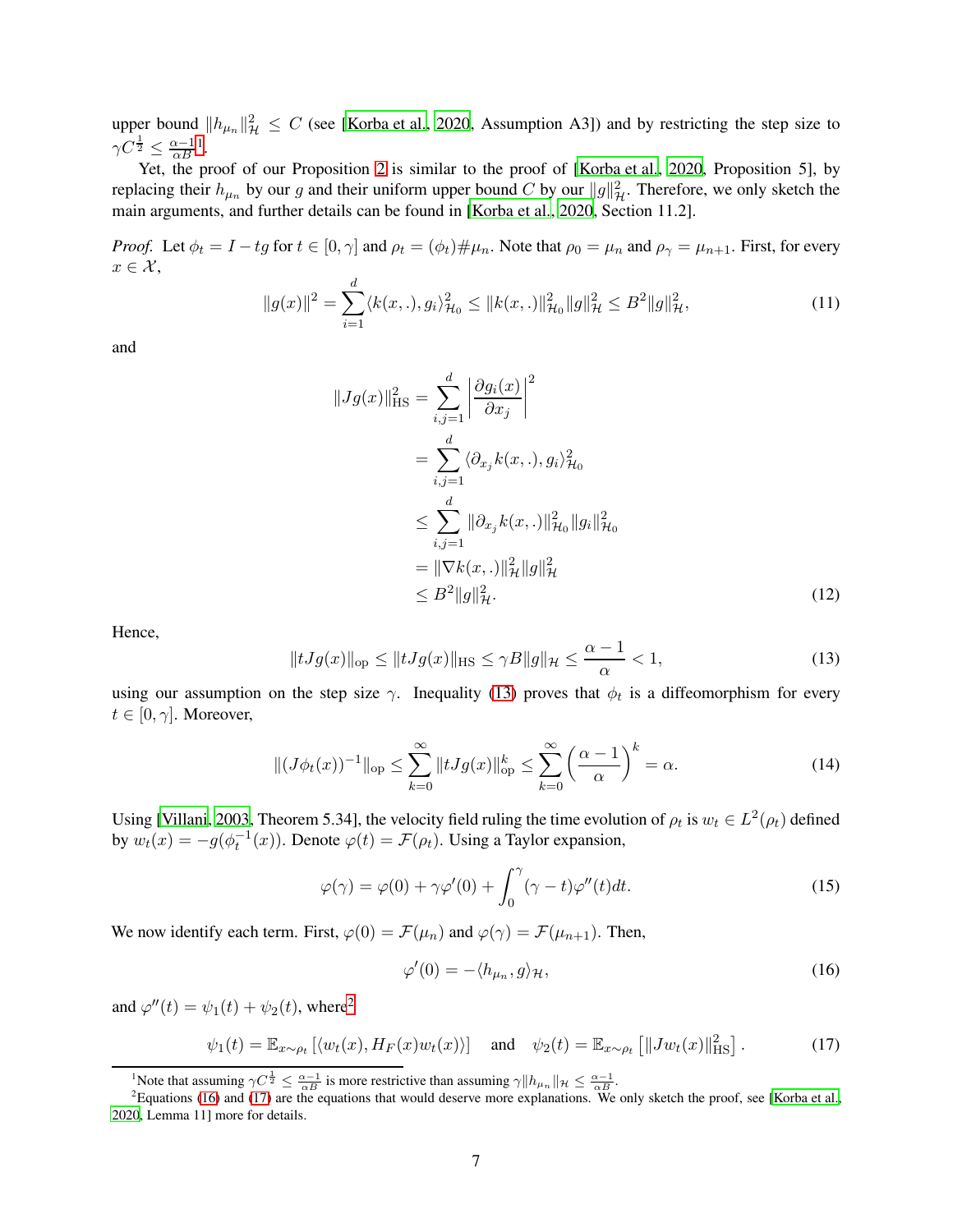Recall that  $w_t = -g \circ (\phi_t)^{-1}$ . The first term  $\psi_1(t)$  is bounded using the transfer lemma, Assumption [1](#page-2-2) and Inequality [\(11\)](#page-6-5):

$$
\psi_1(t) = \mathbb{E}_{x \sim \mu_n} \left[ \langle g(x), H_V(\phi_t(x))g(x) \rangle \right] \leq L \|g\|_{L^2(\mu_n)}^2 \leq L B^2 \|g\|_{\mathcal{H}}^2.
$$

For the second term  $\psi_2(t)$ , using the chain rule,  $-Jw_t \circ \phi_t = Jg(J\phi_t)^{-1}$ . Therefore,

$$
||Jw_t \circ \phi_t(x)||_{\text{HS}}^2 \le ||Jg(x)||_{\text{HS}}^2 ||(J\phi_t)^{-1}(x)||_{\text{op}}^2 \le \alpha^2 B^2 ||g||_{\mathcal{H}}^2,
$$

using [\(12\)](#page-6-6) and [\(14\)](#page-6-7). Combining each of the quantity in the Taylor expansion [\(15\)](#page-6-8) gives the desired result.

3.3 Two lemmas

As mentioned in the last section, Proposition [2](#page-5-2) can be applied to SVGD, *i.e.*, the update

$$
\mu_{n+1} = (I - \gamma h_{\mu_n}) \# \mu_n,
$$

<span id="page-7-1"></span>by setting  $g = h_{\mu_n} \in \mathcal{H}$ . In this case, we obtain the following.

<span id="page-7-0"></span>**Lemma [1](#page-2-2).** Let Assumptions 1 and [3](#page-4-0) hold true. Let  $\alpha > 1$  and choose  $\gamma > 0$  such that  $\gamma \| h_{\mu_n} \|_{\mathcal{H}} \leq \frac{\alpha - 1}{\alpha B}$ . *Then,*

$$
\mathcal{F}(\mu_{n+1}) \le \mathcal{F}(\mu_n) - \gamma \left( 1 - \frac{\gamma K}{2} \right) \| h_{\mu_n} \|_{\mathcal{H}}^2,
$$
\n(18)

 $\Box$ 

*where*  $K = (\alpha^2 + L)B$ *.* 

<span id="page-7-2"></span>Contrary to Inequality [\(10\)](#page-5-1), Inequality [\(18\)](#page-7-0) is a property of *the SVGD algorithm.* In the language of the gradient descent algorithms, Inequality [\(18\)](#page-7-0) is called a descent property.

**Lemma [2](#page-3-1).** Let Assumptions [1,](#page-2-2) 2 and [3](#page-4-0) hold true. Then, for every  $\mu \in \mathcal{P}_2(\mathcal{X})$ , we have

$$
||h_{\mu}||_{\mathcal{H}} \leq B\left(1 + ||\nabla F(0)|| + L\int ||x||d\pi(x)\right) + BL\sqrt{\frac{2\mathcal{F}(\mu)}{\lambda}}
$$

*and*

$$
||h_{\mu}||_{\mathcal{H}} \leq B\left(1 + L\sqrt{\frac{2\mathcal{F}(\mu_0)}{\lambda}} + L\sqrt{\frac{2\mathcal{F}(\mu)}{\lambda}} + L\int ||x - x_{\star}|| d\mu_0(x)\right).
$$

*Proof.* Using Assumption [3](#page-4-0)

$$
||h_{\mu}||_{\mathcal{H}} = ||\mathbb{E}_{x \sim \mu} (\nabla F(x)\Phi(x) - \nabla \Phi(x))||_{\mathcal{H}}
$$
  
\n
$$
\leq \mathbb{E}_{x \sim \mu} ||\nabla F(x)\Phi(x) - \nabla \Phi(x)||_{\mathcal{H}}
$$
  
\n
$$
\leq \mathbb{E}_{x \sim \mu} ||\nabla F(x)\Phi(x)||_{\mathcal{H}} + \mathbb{E}_{x \sim \mu} ||\nabla \Phi(x)||_{\mathcal{H}}
$$
  
\n
$$
= \mathbb{E}_{x \sim \mu} ||\nabla F(x)|| ||\Phi(x)||_{\mathcal{H}} + \mathbb{E}_{x \sim \mu} ||\nabla \Phi(x)||_{\mathcal{H}}
$$
  
\n
$$
\leq B (\mathbb{E}_{x \sim \mu} ||\nabla F(x)|| + 1).
$$

Using Assumption [1,](#page-2-2)  $\|\nabla F(x)\| \leq \|\nabla F(0)\| + L\|x\|$ . Therefore, using the triangle inequality for the metric  $W_1$ ,

$$
||h_{\mu}||_{\mathcal{H}} \leq B \left( 1 + ||\nabla F(0)|| + L \int ||x|| d\mu(x) \right)
$$
  
= B (1 + ||\nabla F(0)|| + LW<sub>1</sub>( $\mu, \delta_0$ ))  
 $\leq B (1 + ||\nabla F(0)|| + LW_1(\pi, \delta_0)) + BLW_1(\mu, \pi).$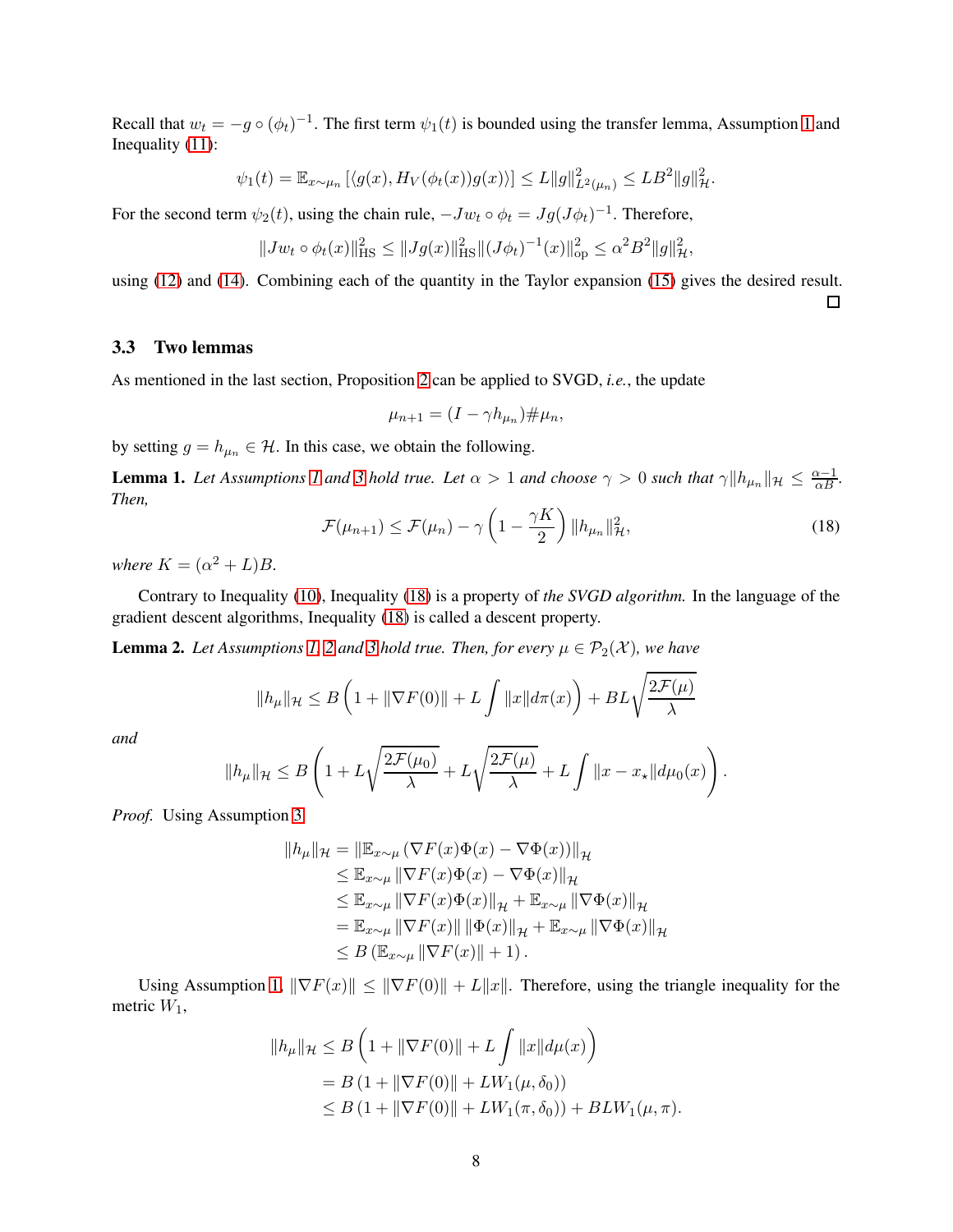We obtain the first inequality using Assumption [2:](#page-3-1)  $W_1(\mu, \pi) \leq \sqrt{\frac{2\mathcal{F}(\mu)}{\lambda}}$ .

To prove the second inequality, recall that  $||h_\mu||_\mathcal{H} \leq B (\mathbb{E}_{x \sim \mu} ||\nabla F(x)|| + 1)$  $||h_\mu||_\mathcal{H} \leq B (\mathbb{E}_{x \sim \mu} ||\nabla F(x)|| + 1)$  $||h_\mu||_\mathcal{H} \leq B (\mathbb{E}_{x \sim \mu} ||\nabla F(x)|| + 1)$ . Using Assumption 1 and Proposition [1,](#page-3-2)  $\|\nabla F(x)\| = \|\nabla F(x) - \nabla F(x_\star)\| \le L\|x - x_\star\|$ . Therefore, using the triangle inequality for the metric  $W_1$ ,

$$
\int ||x - x_{\star}|| d\mu(x) = W_1(\mu, \delta_{x_{\star}}) \le W_1(\mu, \pi) + W_1(\pi, \mu_0) + W_1(\mu_0, \delta_{x_{\star}})
$$

$$
\le \sqrt{\frac{2\mathcal{F}(\mu_0)}{\lambda}} + \sqrt{\frac{2\mathcal{F}(\mu)}{\lambda}} + W_1(\mu_0, \delta_{x_{\star}}).
$$

Therefore,

$$
||h_{\mu}||_{\mathcal{H}} \leq B\left(1 + L\int ||x - x_{\star}||d\mu(x)\right)
$$
  
\n
$$
\leq B\left(1 + L\sqrt{\frac{2\mathcal{F}(\mu_0)}{\lambda}} + L\sqrt{\frac{2\mathcal{F}(\mu)}{\lambda}} + LW_1(\mu_0, \delta_{x_{\star}})\right).
$$
\n(19)

## 3.4 Main result

<span id="page-8-0"></span>Having established Proposition [2](#page-5-2) and Lemmas [1](#page-7-1) and [2,](#page-7-2) we are now ready to formulate and prove our main result.

**Theorem 1** (Descent lemma). *Let Assumptions [1,](#page-2-2) [2](#page-3-1) and [3](#page-4-0) hold true. Let*  $\alpha > 1$ *. If* 

$$
\gamma \leq (\alpha - 1) \left( \alpha B^2 \left( 1 + \|\nabla F(0)\| + L \int \|x\| d\pi(x) + L \sqrt{\frac{2\mathcal{F}(\mu_0)}{\lambda}} \right) \right)^{-1},\tag{20}
$$

<span id="page-8-3"></span>*or*

$$
\gamma \leq (\alpha - 1) \left( \alpha B^2 \left( 1 + 2L \sqrt{\frac{2\mathcal{F}(\mu_0)}{\lambda}} + L \int ||x - x_{\star}|| d\mu_0(x)) \right) \right)^{-1}, \tag{21}
$$

<span id="page-8-2"></span>*then*

<span id="page-8-1"></span>
$$
\mathcal{F}(\mu_{n+1}) \le \mathcal{F}(\mu_n) - \gamma \left(1 - \frac{\gamma B(\alpha^2 + L)}{2}\right) I_{\text{Stein}}(\mu_n | \pi). \tag{22}
$$

Unlike in the work of [Korba et al.](#page-11-13) [\[2020](#page-11-13)], under Assumption [2](#page-3-1) we prove that  $\gamma$  does not rely on the path information which makes our descent lemma self-contained.

*Proof.* We now prove by induction the first implication of Theorem [1:](#page-8-0) [\(20\)](#page-8-1)  $\Rightarrow$  [\(22\)](#page-8-2). First, if  $\gamma > 0$  satisfies [\(20\)](#page-8-1), then, using Lemma [2,](#page-7-2)  $\gamma \| h_{\mu_0} \|_{\mathcal{H}} \leq \frac{\alpha - 1}{\alpha B}$ . Therefore, using Lemma [1,](#page-7-1)

$$
\mathcal{F}(\mu_1) \leq \mathcal{F}(\mu_0) - \gamma \left(1 - \frac{\gamma K}{2}\right) ||h_{\mu_0}||_{\mathcal{H}}^2,
$$

*i.e.*, Inequality [\(22\)](#page-8-2) holds with  $n = 0$ . Now, assume that the condition [\(20\)](#page-8-1) implies Inequality [\(22\)](#page-8-2) for every  $n \in \{0, \ldots, N-1\}$  and let us prove it for  $n = N$ . First,  $\mathcal{F}(\mu_N) \leq \mathcal{F}(\mu_0)$ . Letting  $A :=$  $B(1 + \|\nabla F(0)\| + L \int \|x\| d\pi(x))$ , this implies

$$
A + BL\sqrt{\frac{2\mathcal{F}(\mu_N)}{\lambda}} \le A + BL\sqrt{\frac{2\mathcal{F}(\mu_0)}{\lambda}}.
$$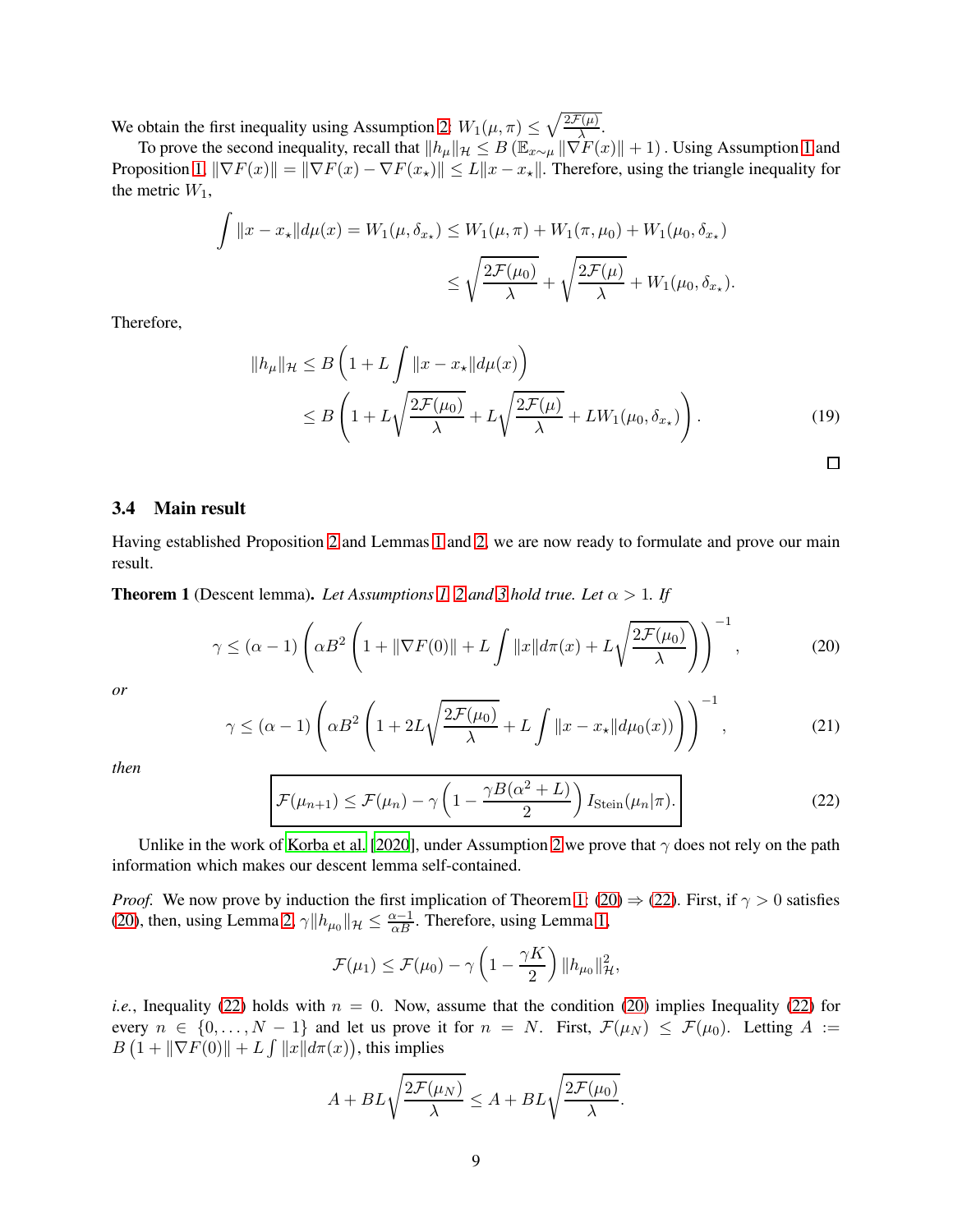Therefore, if  $\gamma > 0$  satisfies [\(20\)](#page-8-1), then  $\gamma \| h_{\mu_N} \|_{\mathcal{H}} \leq \frac{\alpha - 1}{\alpha B}$ . To see this, using Lemma [2](#page-7-2) we obtain

$$
\gamma \|h_{\mu_N}\|_{\mathcal{H}} \leq \gamma \left( A + BL\lambda \sqrt{\mathcal{F}(\mu_N)} \right) \leq \gamma \left( A + BL\lambda \sqrt{\mathcal{F}(\mu_0)} \right) \leq \frac{\alpha - 1}{\alpha B}.
$$

Therefore, using Lemma [1,](#page-7-1) the condition [\(20\)](#page-8-1) implies Inequality [\(22\)](#page-8-2) at step  $n = N$ :

$$
\mathcal{F}(\mu_{N+1}) \leq \mathcal{F}(\mu_N) - \gamma \left(1 - \frac{\gamma K}{2}\right) ||h_{\mu_N}||_{\mathcal{H}}^2.
$$

Finally, it remains to recall that  $||h_{\mu_N}||^2_{\mathcal{H}} = I_{\text{Stein}}(\mu_N|\pi)$ . The proof of the second implication of Theorem [1,](#page-8-0)  $(21) \Rightarrow (22)$  $(21) \Rightarrow (22)$  $(21) \Rightarrow (22)$ , is similar.

## <span id="page-9-0"></span>4 Weak Convergence and Complexity

## 4.1 Weak convergence

We now show that Theorem [1](#page-8-0) implies weak convergence if  $I_{Stein}(\mu_n|\pi) \to_{n \to +\infty} 0$  implies  $\mu_n \to_{n \to +\infty} \pi$ weakly. This condition is studied in [Gorham and Mackey \[2017](#page-11-17)].

**Corollary 1** (Weak convergence). Let Assumptions [1,](#page-2-2) [2](#page-3-1) and [3](#page-4-0) hold true. Assume moreover that  $I_{Stein}(\mu_n|\pi) \to_{n \to +\infty} I_n$ 0 *implies that*  $\mu_n \to_{n \to +\infty} \pi$  weakly. Let  $\alpha > 1$ . If  $\gamma < \frac{2}{B(\alpha^2+L)}$ , and  $\gamma$  further satisfies either [\(20\)](#page-8-1) or [\(21\)](#page-8-3), *then*  $\mu_n \rightarrow_{n \rightarrow +\infty} \pi$  *weakly.* 

*Proof.* Using Theorem [1](#page-8-0) and iterating,

$$
\mathcal{F}(\mu_n) \leq \mathcal{F}(\mu_0) - \gamma \left(1 - \frac{\gamma B(\alpha^2 + L)}{2}\right) \sum_{k=0}^{n-1} I_{Stein}(\mu_k|\pi),
$$

therefore, for every  $n \geq 1$ ,

$$
\gamma \left(1 - \frac{\gamma B(\alpha^2 + L)}{2}\right) \sum_{k=0}^{n-1} I_{\text{Stein}}(\mu_k|\pi) \le \mathcal{F}(\mu_0).
$$

Consequently,  $\sum_{n=0}^{+\infty} I_{Stein}(\mu_n|\pi) < \infty$ . Therefore  $I_{Stein}(\mu_n|\pi) \to_{n \to +\infty} 0$  and  $\mu_n \to_{n \to +\infty} \pi$  weakly.

Conditions under which  $I_{Stein}(\mu_n|\pi) \to_{n \to +\infty} 0 \Rightarrow \mu_n \to_{n \to +\infty} \pi$  can be found in [\[Gorham and Mackey,](#page-11-17) [2017,](#page-11-17) Theorem 8]. In particular, a sufficient condition is the combination the two following properties:

- $\pi$  being distant dissipative. For instance,  $\pi$  is a finite Gaussian mixture with common covariance or F is strongly convex outside a compact set (note that in this case, Assumption [2](#page-3-1) is satisfied using [\[Villani](#page-12-10), [2008](#page-12-10), Theorem 22.10])
- k is an inverse multiquadratic kernel, *i.e.*,  $k(x, y) = (c^2 + ||x y||^2)^{\beta}$  for some  $c > 0$  and  $\beta \in (-1, 0)$ (note that Assumption [3](#page-4-0) is satisfied).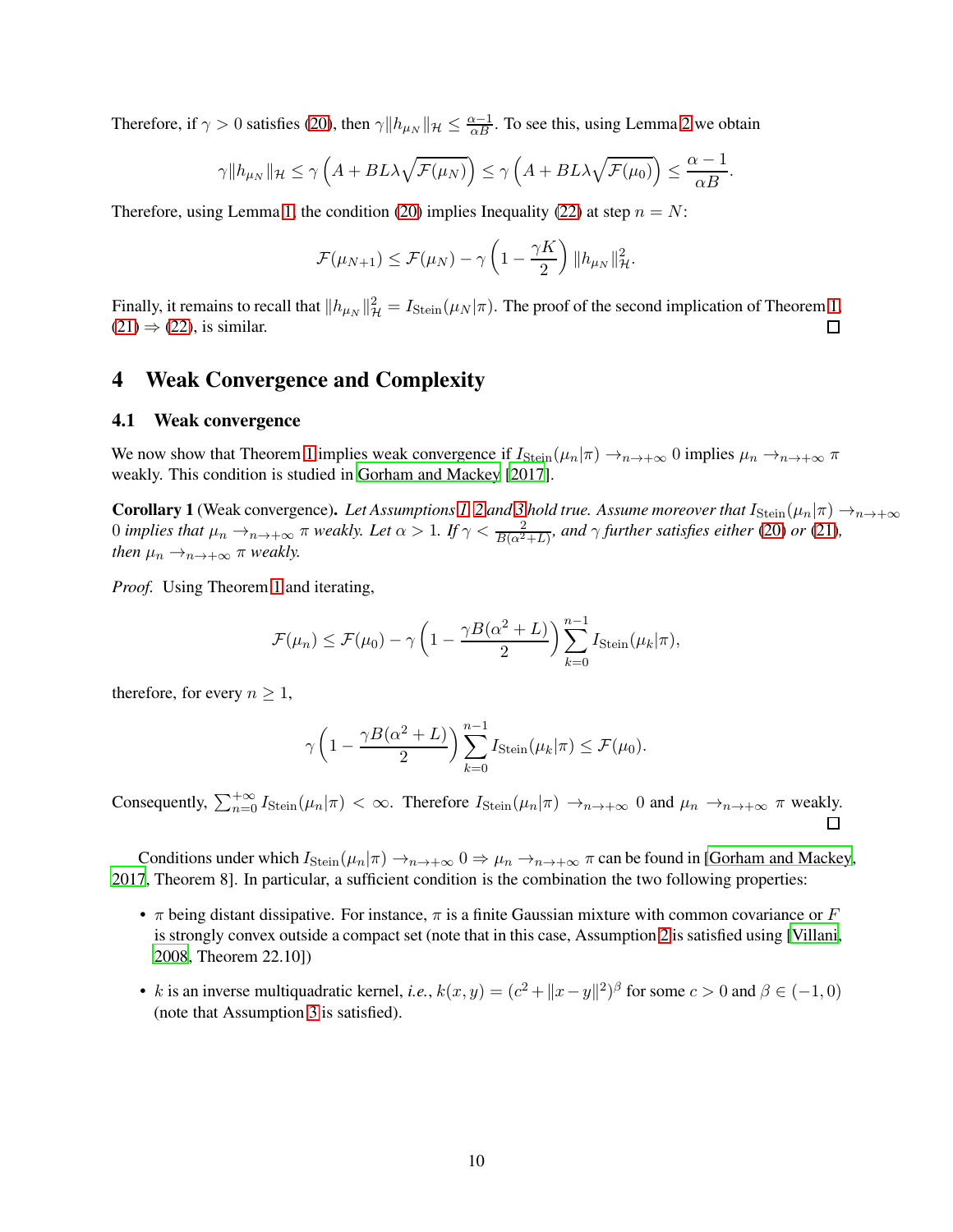### 4.2 Complexity

<span id="page-10-6"></span>Next, we provide a  $\mathcal{O}(1/n)$  convergence rate for the empirical mean of the squared Kernel Stein Discrepancy, obtained from our descent lemma (Theorem [1\)](#page-8-0).

**Corollary [2](#page-3-1)** (Convergence rate). Let Assumptions [1,](#page-2-2) 2 and [3](#page-4-0) hold true. Let  $\alpha > 1$ . If  $\gamma < \frac{2}{B(\alpha^2+L)}$ , and  $\gamma$ *further satisfies either* [\(20\)](#page-8-1) *or* [\(21\)](#page-8-3)*, then*

$$
\frac{1}{n}\sum_{k=0}^{n-1} I_{\text{Stein}}(\mu_k|\pi) \le \frac{2\mathcal{F}(\mu_0)}{n\gamma}.
$$
\n(23)

*Proof.* Using Theorem [1,](#page-8-0)  $\mathcal{F}(\mu_{n+1}) \leq \mathcal{F}(\mu_n) - \frac{\gamma}{2}$  $\frac{\gamma}{2}I_{\text{Stein}}(\mu_n|\pi)$ , and by iterating, we get

$$
0 \leq \mathcal{F}(\mu_n) \leq \mathcal{F}(\mu_0) - \frac{\gamma}{2} \sum_{k=0}^{n-1} I_{\text{Stein}}(\mu_k|\pi).
$$

We obtain the result by rearranging the terms.

Compared with the Langevin algorithm, whose complexity under LSI is  $\tilde{\mathcal{O}}\left(\frac{L^2d}{\lambda^2 \varepsilon}\right)$  $\frac{L^2 d}{\lambda^2 \varepsilon}$ ) in terms of KL, our complexity result  $\tilde{\mathcal{O}}\left(\frac{Ld^{3/2}}{\lambda^{1/2}\varepsilon}\right)$  $\frac{Ld^{3/2}}{\lambda^{1/2}\varepsilon}$  for SVGD applies under T1 only, which is weaker than LSI, see Table [1.](#page-2-0)

<span id="page-10-4"></span>**Corollary [3](#page-4-0)** (Complexity). Let Assumptions [1,](#page-2-2) [2](#page-3-1) and 3 hold true. Let  $\alpha > 1$ . If

$$
\gamma \le \min\left( (\alpha - 1) \left( \alpha B^2 \left( 1 + 2L\sqrt{\frac{2}{\lambda}} \sqrt{F(x_\star) + \frac{d}{2} \log\left(\frac{L}{2\pi}\right)} + \sqrt{Ld} \right) \right)^{-1}, \frac{2}{B(\alpha^2 + L)} \right),
$$

*and if*  $\mu_0 = \mathcal{N}(x_\star, \frac{1}{L})$  $\frac{1}{L}I$ ), then

$$
n = \tilde{\Omega}\left(\frac{Ld^{3/2}}{\lambda^{1/2}\varepsilon}\right)
$$

*iterations of SVGD are sufficient to output*  $\mu$  *such that*  $I_{Stein}(\mu|\pi) \leq \varepsilon$ .

## References

- <span id="page-10-0"></span>E. Bernton. Langevin Monte Carlo and JKO splitting. In *Conference on Learning Theory (COLT)*, pages 1777–1798, 2018.
- <span id="page-10-2"></span>S. Bubeck, R. Eldan, and J. Lehec. Sampling from a log-concave distribution with projected Langevin Monte Carlo. *Discrete & Computational Geometry*, 59(4):757–783, 2018.
- <span id="page-10-5"></span>C. Carmeli, E. De Vito, A. Toigo, and V. Umanitá. Vector valued reproducing kernel Hilbert spaces and universality. *Analysis and Applications*, 8(01):19–61, 2010.
- <span id="page-10-1"></span>X. Cheng, N. S Chatterji, P. L Bartlett, and M. I Jordan. Underdamped Langevin MCMC: A non-asymptotic analysis. In *Conference on Learning Theory (COLT)*, pages 300–323, 2018.
- <span id="page-10-3"></span>S. Chewi, T. Le Gouic, C. Lu, T. Maunu, and P. Rigollet. SVGD as a kernelized Wasserstein gradient flow of the chi-squared divergence. In *Advances in Neural Information Processing Systems (NeurIPS)*, pages 2098–2109, 2020.

 $\Box$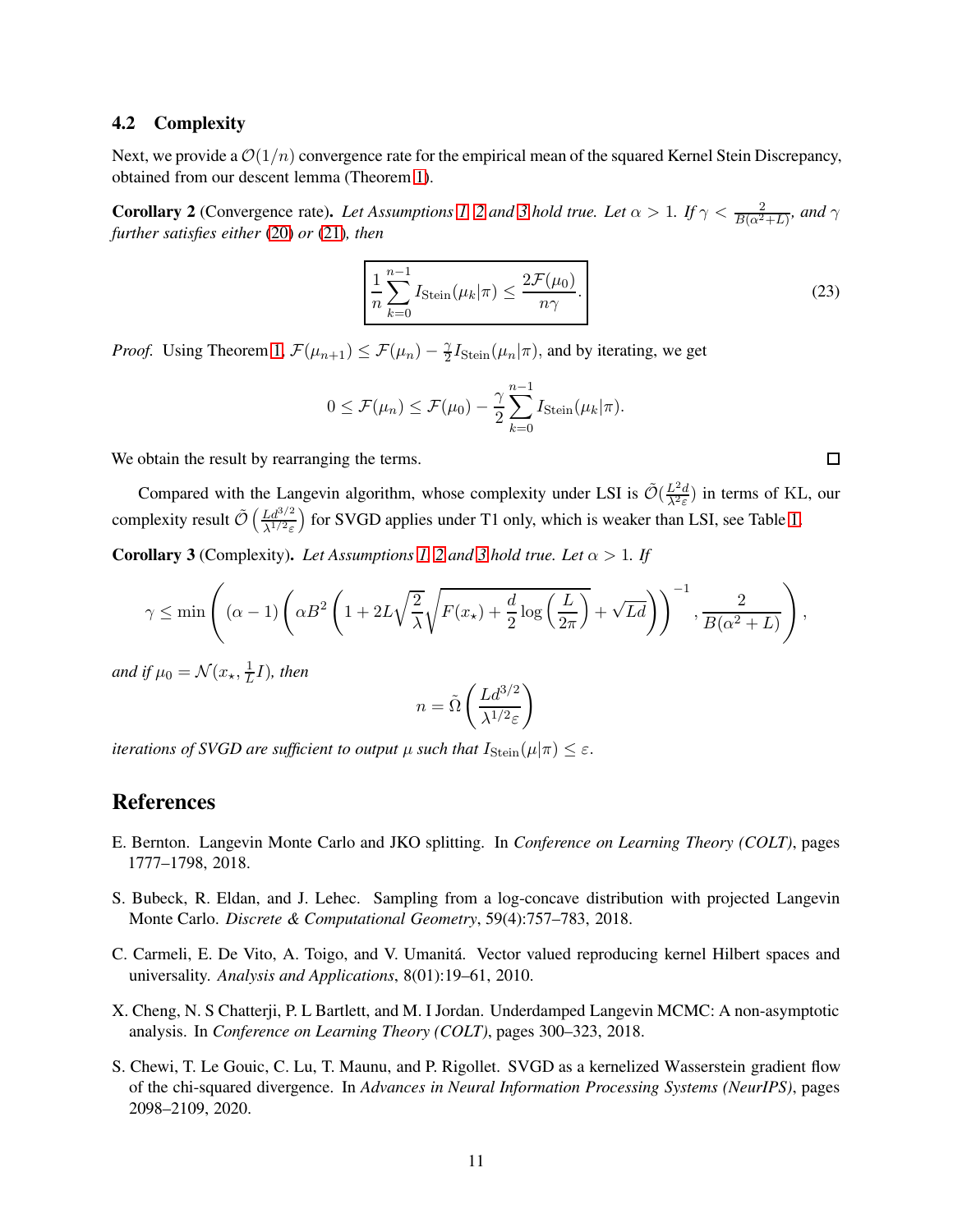- <span id="page-11-15"></span>K. Chwialkowski, H. Strathmann, and A. Gretton. A kernel test of goodness of fit. In *International Conference on Machine Learning (ICML)*, pages 2606–2615, 2016.
- <span id="page-11-2"></span>A. S Dalalyan. Theoretical guarantees for approximate sampling from smooth and log-concave densities. *Journal of the Royal Statistical Society: Series B (Statistical Methodology)*, 79(3):651–676, 2017.
- <span id="page-11-11"></span>A. Duncan, N. Nüsken, and L. Szpruch. On the geometry of Stein variational gradient descent. *arXiv preprint arXiv:1912.00894*, 2019.
- <span id="page-11-3"></span>A. Durmus and E. Moulines. Nonasymptotic convergence analysis for the unadjusted Langevin algorithm. *The Annals of Applied Probability*, 27(3):1551–1587, 2017.
- <span id="page-11-4"></span>A. Durmus, E. Moulines, and M. Pereyra. Efficient Bayesian computation by proximal Markov Chain Monte Carlo: when Langevin meets Moreau. *SIAM Journal on Imaging Sciences*, 11(1):473–506, 2018.
- <span id="page-11-0"></span>A. Durmus, S. Majewski, and B. Miasojedow. Analysis of Langevin Monte Carlo via convex optimization. *Journal of Machine Learning Research*, 20(73):1–46, 2019.
- <span id="page-11-17"></span>J. Gorham and L. Mackey. Measuring sample quality with kernels. In *International Conference on Machine Learning (ICML)*, pages 1292–1301, 2017.
- <span id="page-11-1"></span>Y.-P. Hsieh, A. Kavis, P. Rolland, and V. Cevher. Mirrored Langevin dynamics. In *Advances in Neural Information Processing Systems (NeurIPS)*, pages 2878–2887, 2018.
- <span id="page-11-9"></span>R. Kassab and O. Simeone. Federated generalized bayesian learning via distributed stein variational gradient descent. *arXiv preprint arXiv:2009.06419*, 2020.
- <span id="page-11-13"></span>A. Korba, A. Salim, M. Arbel, G. Luise, and A. Gretton. A non-asymptotic analysis for Stein variational gradient descent. In *Advances in Neural Information Processing Systems (NeurIPS)*, pages 4672–4682, 2020.
- <span id="page-11-6"></span>Q. Liu. Stein variational gradient descent as gradient flow. In *Advances in Neural Information Processing Systems (NIPS)*, pages 3115–3123, 2017.
- <span id="page-11-5"></span>Q. Liu and D. Wang. Stein variational gradient descent: A general purpose Bayesian inference algorithm. In *Advances in Neural Information Processing Systems (NIPS)*, pages 2378–2386, 2016.
- <span id="page-11-14"></span>Q. Liu, J. Lee, and M. Jordan. A kernelized Stein discrepancy for goodness-of-fit tests. In *International Conference on Machine Learning (ICML)*, pages 276–284, 2016.
- <span id="page-11-7"></span>Y. Liu, P. Ramachandran, Q. Liu, and J. Peng. Stein variational policy gradient. *arXiv preprint arXiv:1704.02399*, 2017.
- <span id="page-11-10"></span>J. Lu, Y. Lu, and J. Nolen. Scaling limit of the Stein variational gradient descent: The mean field regime. *SIAM Journal on Mathematical Analysis*, 51(2):648–671, 2019.
- <span id="page-11-12"></span>N. Nüsken and DR Renger. Stein variational gradient descent: many-particle and long-time asymptotics. *arXiv preprint arXiv:2102.12956*, 2021.
- <span id="page-11-16"></span>C. J. Oates, J. Cockayne, F.-X. Briol, and M. Girolami. Convergence rates for a class of estimators based on stein's method. *Bernoulli*, 25(2):1141–1159, 2019.
- <span id="page-11-8"></span>Y. Pu, Z. Gan, R. Henao, C. Li, S. Han, and L. Carin. VAE learning via Stein variational gradient descent. In *Advances in Neural Information Processing Systems (NIPS)*, pages 4236–4245, 2017.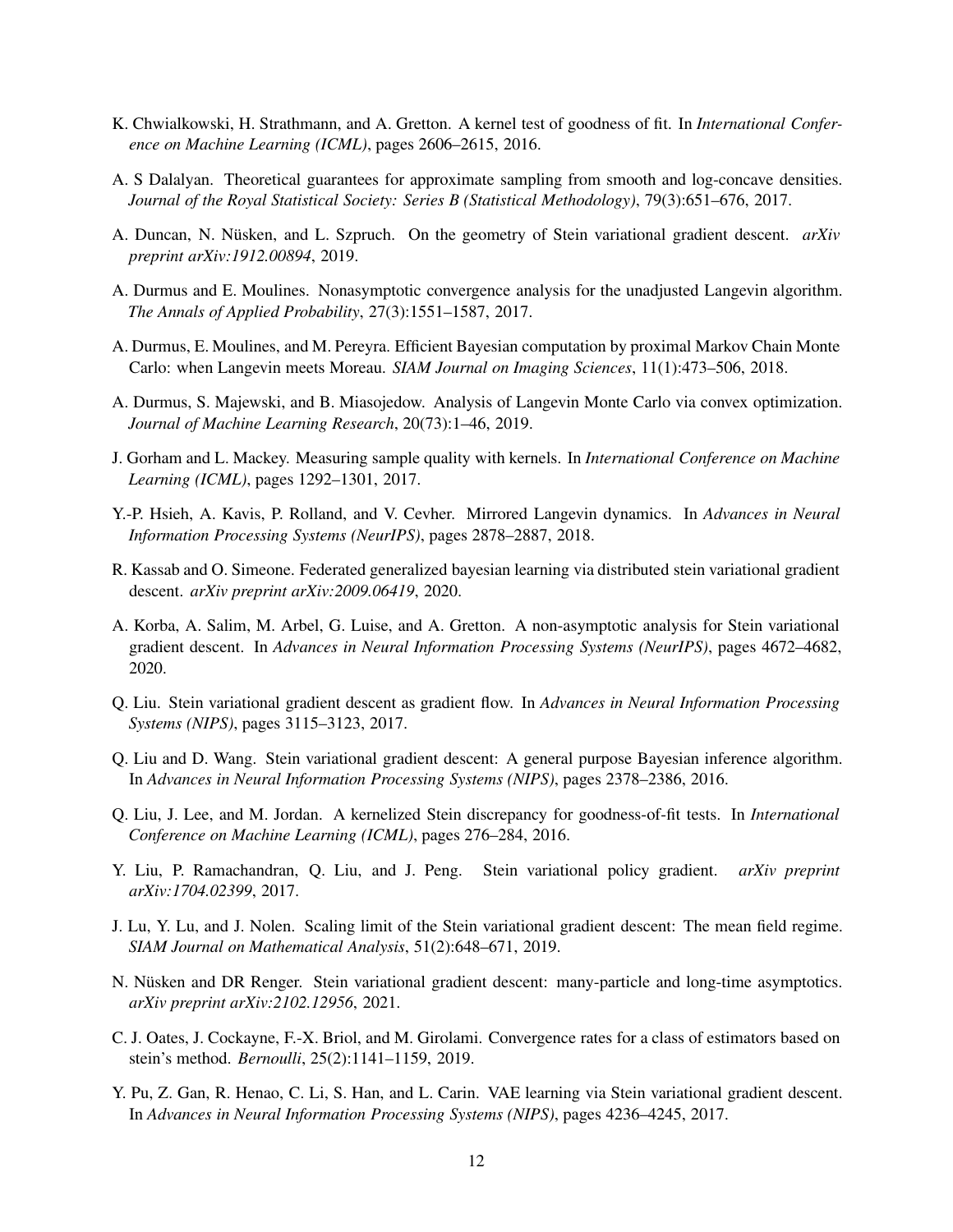- <span id="page-12-2"></span>P. Rolland, A. Eftekhari, A. Kavis, and V. Cevher. Double-loop unadjusted Langevin algorithm. In *International Conference on Machine Learning (ICML)*, pages 8169–8177, 2020.
- <span id="page-12-1"></span>A. Salim and P. Richtárik. Primal dual interpretation of the proximal stochastic gradient Langevin algorithm. In *Advances in Neural Information Processing Systems (NeurIPS)*, pages 3786–3796, 2020.
- <span id="page-12-6"></span>R. Shen and Y. T. Lee. The randomized midpoint method for log-concave sampling. In *Advances in Neural Information Processing Systems (NeurIPS)*, pages 2100–2111, 2019.
- <span id="page-12-5"></span>U. Simsekli. Fractional Langevin Monte Carlo: Exploring Lévy driven stochastic differential equations for Markov Chain Monte Carlo. In *International Conference on Machine Learning (ICML)*, pages 3200– 3209, 2017.
- <span id="page-12-9"></span>C. Tao, S. Dai, L. Chen, K. Bai, J. Chen, C. Liu, R. Zhang, G. Bobashev, and L. Carin. Variational annealing of GANs: A Langevin perspective. In *International Conference on Machine Learning (ICML)*, pages 6176–6185, 2019.
- <span id="page-12-3"></span>S. Vempala and A. Wibisono. Rapid convergence of the unadjusted Langevin algorithm: Isoperimetry suffices. In *Advances in Neural Information Processing Systems (NeurIPS)*, pages 8092–8104, 2019.
- <span id="page-12-11"></span>C. Villani. *Topics in optimal transportation*. Number 58 in Graduate Studies in Mathematics. American Mathematical Society, 2003.
- <span id="page-12-10"></span>C. Villani. *Optimal transport: old and new*, volume 338. Springer Science & Business Media, 2008.
- <span id="page-12-0"></span>A. Wibisono. Sampling as optimization in the space of measures: The Langevin dynamics as a composite optimization problem. In *Conference on Learning Theory (COLT)*, page 2093–3027, 2018.
- <span id="page-12-7"></span>R. Zhang, C. Li, C. Chen, and L. Carin. Learning structural weight uncertainty for sequential decisionmaking. In *International Conference on Artificial Intelligence and Statistics (AISTATS)*, pages 1137–1146, 2018.
- <span id="page-12-8"></span>R. Zhang, Z. Wen, C. Chen, C. Fang, T. Yu, and L. Carin. Scalable Thompson sampling via optimal transport. In *International Conference on Artificial Intelligence and Statistics (AISTATS)*, pages 87–96, 2019.
- <span id="page-12-4"></span>D. Zou, P. Xu, and Q. Gu. Sampling from non-log-concave distributions via variance-reduced gradient Langevin dynamics. In *International Conference on Artificial Intelligence and Statistics (AISTATS)*, pages 2936–2945, 2019.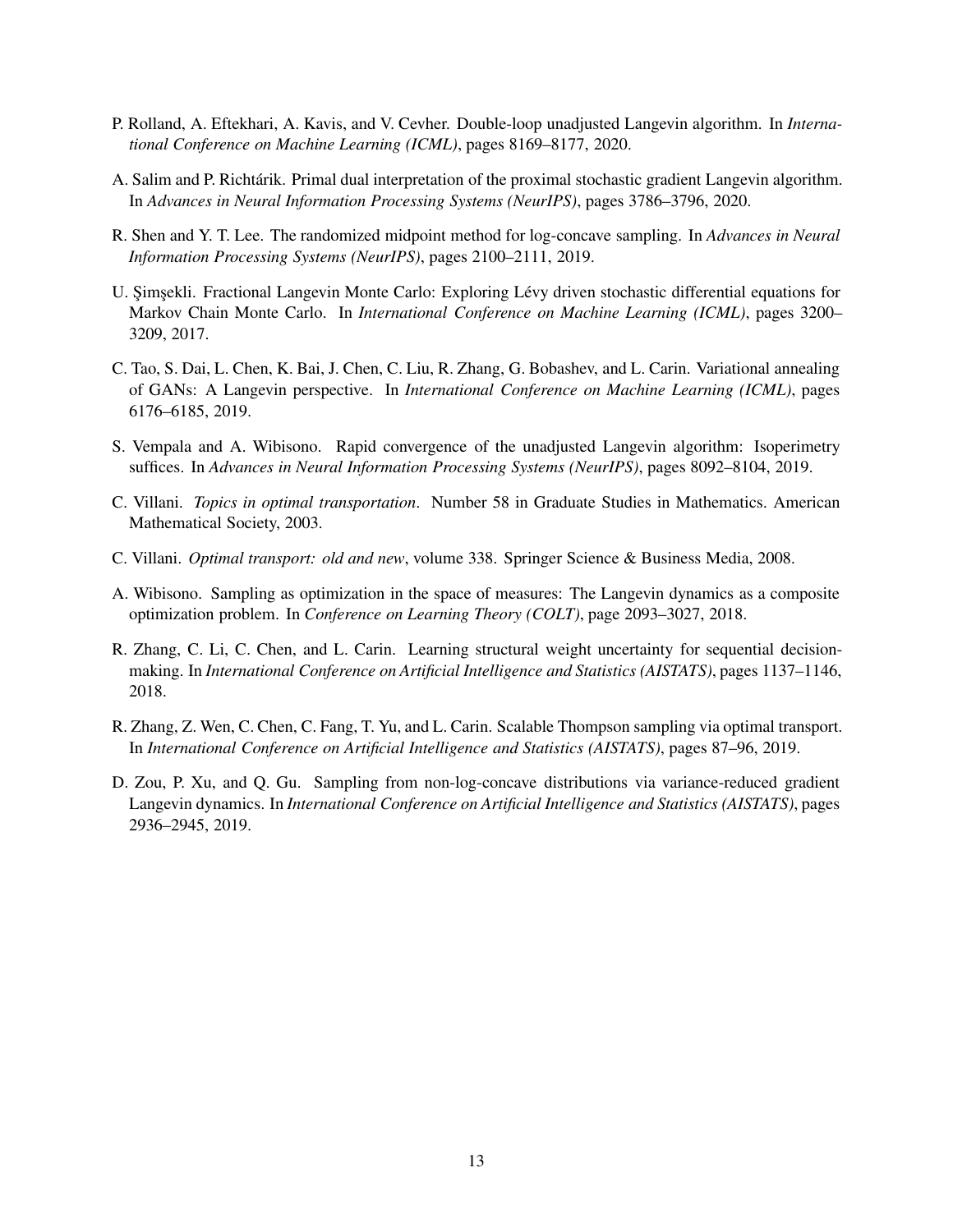# Appendix

## A Proof of Proposition [1](#page-3-2)

First, we prove that F is coercive, *i.e.*, for every  $C > 0$ , the set  $S = \{x \in \mathcal{X} : F(x) \leq C\}$  is compact. Since  $F$  is continuous,  $S$  is closed. It remains to prove that  $S$  is bounded. Assume, by contradiction, that  $S$ is unbounded. Then, there exists a sequence  $(x_n)$  of points in X such that  $F(x_n) \leq C$ ,  $||x_n|| \to +\infty$  and  $B(x_n) \cap B(x_m) = \emptyset$  for every  $n \neq m$ , where  $B(x)$  denotes the unit ball centered at x.

Let  $n \geq 0$ . Using the smoothness of F (Assumption [1\)](#page-2-2), for every  $x \in B(x_n)$ ,

$$
F(x) \leq F(x_n) + \langle \nabla F(x_n), x - x_n \rangle + \frac{L}{2}.
$$

Denote by V the volume of the unit ball centered at  $x$ , *i.e.* its Lebesgue measure. The positive number  $V$ does not depend on  $x$ . Then

$$
\int_{B(x_n)} \exp(-F(x))dx \geq \int_{B(x_n)} \exp\left(-F(x_n) - \langle \nabla F(x_n), x - x_n \rangle - \frac{L}{2}\right) dx
$$
  
\n
$$
= V \exp\left(-F(x_n) - \frac{L}{2}\right) \int_{B(x_n)} \exp\left(\langle \nabla F(x_n), x_n - x \rangle\right) \frac{dx}{V}
$$
  
\n
$$
= V \exp\left(-F(x_n) - \frac{L}{2}\right) \int_{B(0)} \exp\left(\langle \nabla F(x_n), u \rangle\right) \frac{du}{V}
$$
  
\n
$$
\geq V \exp\left(-F(x_n) - \frac{L}{2}\right) \exp\left(\int_{B(0)} \langle \nabla F(x_n), u \rangle \frac{du}{V}\right)
$$
  
\n
$$
= V \exp\left(-F(x_n) - \frac{L}{2}\right)
$$
  
\n
$$
\geq V \exp\left(-C - \frac{L}{2}\right),
$$

where we used Jensen's inequality for the uniform distribution over  $B(0)$ , thanks to the convexity of  $t \mapsto$  $\exp(t)$ . Finally,

$$
\int \exp(-F(x))dx \ge \sum_{n=0}^{\infty} \int_{B(x_n)} \exp(-F(x))dx \ge \sum_{n=0}^{\infty} V \exp\left(-C - \frac{L}{2}\right) = +\infty,
$$

which means that  $\exp(-F)$  is not integrable. This contradicts the definition of F and therefore, S is bounded.

Next, since the set S is compact, F is coercive, and hence F admits a stationary point. Indeed, F is continuous over the compact set  $\{x \in \mathcal{X} : F(x) \leq 1\}$ , and therefore, F admits a minimizer,  $x_{\star}$ , over this set. Moreover, this point  $x_{\star}$  is a stationary point *i.e.*,  $\nabla F(x_{\star}) = 0$  (note that the point  $x_{\star}$  is actually a global minimizer of  $F$ ).

## B Proof of Corollary [3](#page-10-4)

Using Corollary [2,](#page-10-6) if

$$
\gamma \le \min\left( (\alpha - 1) \left( \alpha B^2 \left( 1 + 2L\sqrt{\frac{2\mathcal{F}(\mu_0)}{\lambda}} + L \int ||x - x_{\star}|| d\mu_0(x)) \right) \right)^{-1}, \frac{2}{B(\alpha^2 + L)} \right),
$$